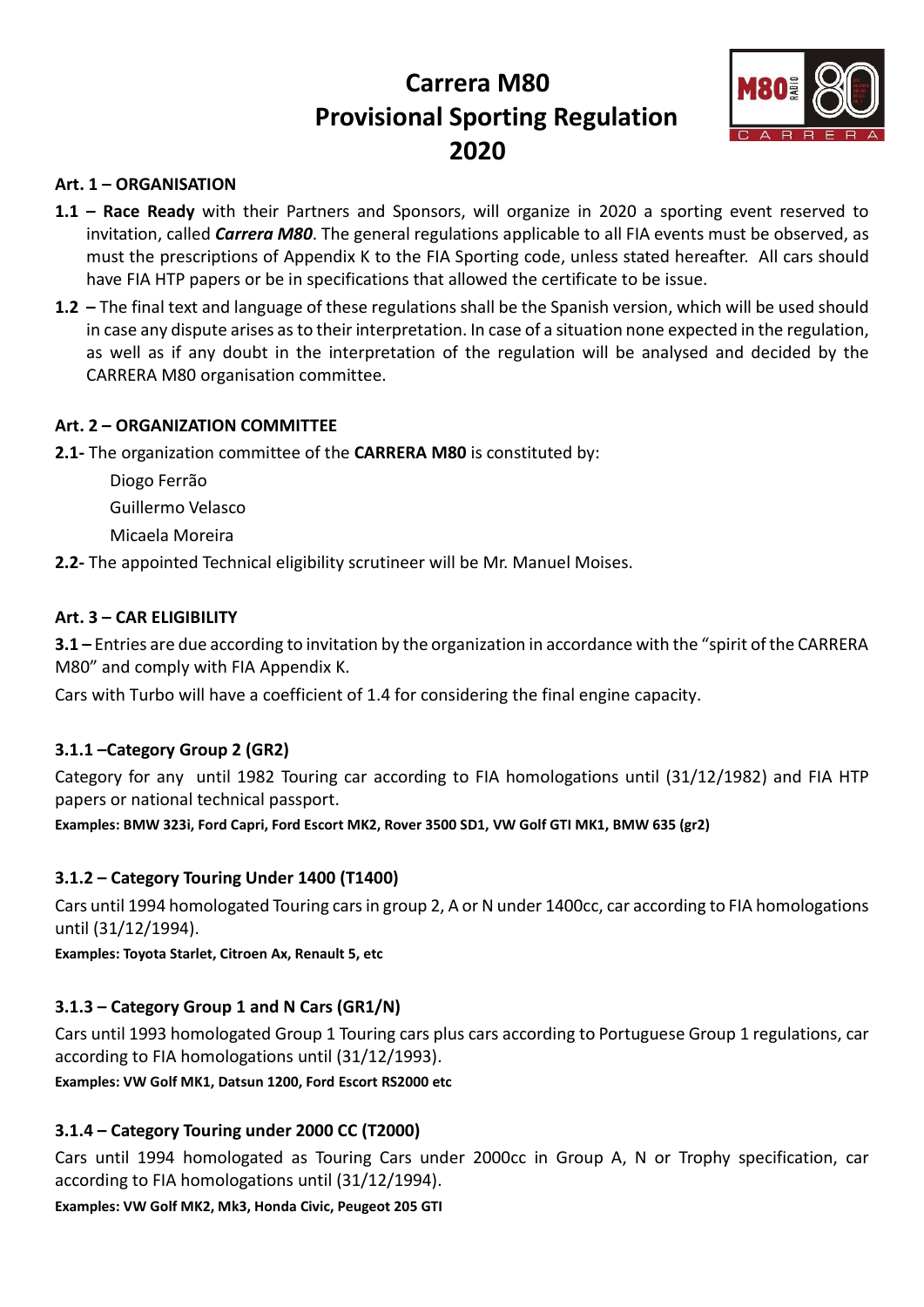# 3.1.5 – Category Touring over 2000 CC(TMAX)

Cars until 1990 homologated as Touring Cars group A or N over 2000cc in Group A, N or Trophy specification, car according to FIA homologations until (31/12/1990).

Examples: Rover Vitesse, BMW 635 CSL, Ford Sierra Cosworth, BMW E30 M3,

# 3.1.6 – Category GT Trophy (GTCOPA)

Category for any pre-1993 GT Cars in Trophy specification. Examples: Porsche 944 Cup, Porsche 964 Cup, Porsche 968 CS Cup, Ferrari 348 Challenge, Ventury Trophy

# 3.1.7 – Category H-INV (H-INV)

This category is for Cars not allowed in any of the previous categories or cars not complaining with the Appendix K. However, some cars can be considered eligible to race if the organization committee believed it will improve the spectacle and improve the other driver's enjoyment.

## Art. 4 – Tyres allowed

4.1 - Without exception, all cars cannot use "Slick" tyres".

## 4.2 – All cars should use Toyo R888R or R888 tyres.

4.3 - Exceptionally, other DOT tyres may be used. The Carrera M80 organizing committee shall issue a written authorization before the beginning of the weekend. A time penalty will be imposed if the organizing committee considers the performance to benefit with the use of these tyres.

## Art. 5 – COMPETITORS ELEGIBILITY

5.1. All competitors and drivers must be accepted by the Organizing Committee, which reserves the right to refuse an entry without having to justify its reason.

5.2 – Only will be allowed the participation of drivers with 2020 Competition Licenses issued by any ADN. The competitors racing licenses should allow the participation on foreign racing events with "authorized foreign participation" as called "NEAFT events".

5.3 – All the competitors delivering their Entry forms filled agreed with the present regulation, plus all the amendment of the present regulation the CARRERA M80 committee approved.

5.4 – The organizing committee and their partners cannot be blamed by any responsibility from accidents and their consequences.

#### Art. 6 – TEAMS

6.1 – Each team can have up to four drivers. Drivers are allowed to enter in more them one team.

6.2 – Optionally, a single driver can race the whole race. It must state his wish in entry form writing "SOLO" in the second drivers name and must do the mandatory pit stop anyway.

6.3 – Under the Gentlemen Driver spirit, each team need to have at least one Gentlemen Driver driving. However, the Gentlemen driver car can share the car with any other driver he wish. The organisation committee under the invitation rule will appoint the Gentlemen Drivers.

6.4 – In case of a single driver doing the whole race, a 5 Seconds penalty will be added to each mandatory pit stop time.

#### Art. 7 – SPONSORS

7.1 – In case of Event or race sponsors, decals must be clearly displayed on cars, but these decals must only be displayed during the event to which they relate. Competitors must make available an area (of a size to be advised) on the cars for the display of the HE sponsors' decals. These decals must always be displayed during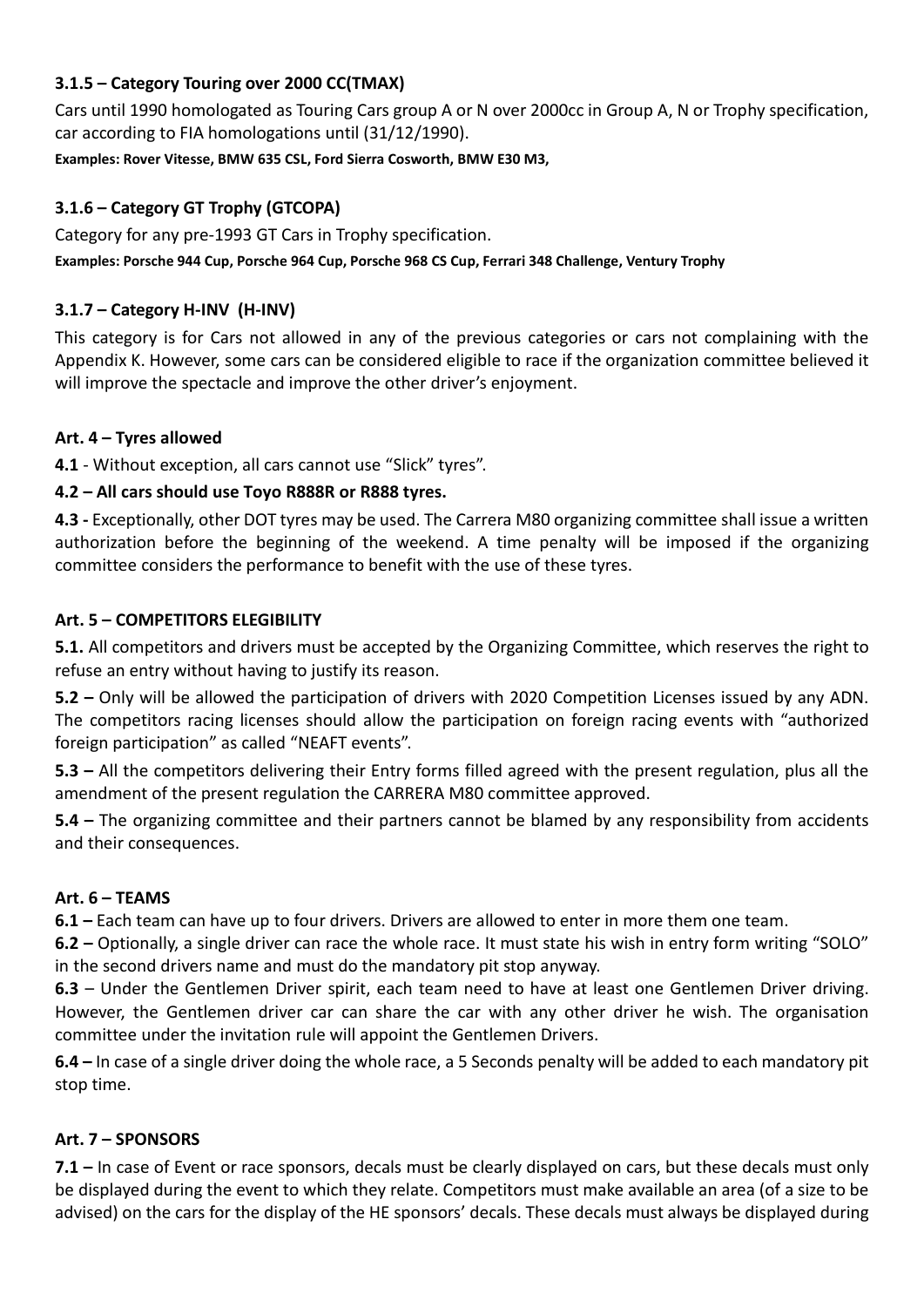practice periods and races.

7.2 - The Carrera M80 Organizing Committee is the holder of the competition's image rights. Thus reserves the right to use and authorize the respective sponsors and the entities that collaborate in the organization of this sporting event, reserve the right to use freely and without limitation of time in all countries, and in all forms, participation Competitors and drivers, as well as the results obtained by them.

# Art. 8 – RACE ENTRIES

8.1 – The CARRERA M80 committee reserves the right of refuse a competitor's entry without further details.

8.2 – The competitors that wish to participate in a series should send the entry form fully fulfilled and full payment.

8.3 – Each entry will have to be approved by the organisers, having in consideration the history of the car and the competitor's behaviour in previous events. If the entry is refused, the competitor will be fully refunded.

8.4 – A team can be refused to race, during sign on or scrutineering, if the officials believe the car or driver is unsafe to participate or don't comply with the regulations. In this case, the race entry fee will not be refund.

## Art. 9 – TICKETS AND PADDOCK PASSES

9.1 – All tickets and paddock passes will be given during the signing on procedure.

## Art. 10 - BRIEFING

10.1- Drivers Briefings are compulsory at all events attended. Local ASN reserve the right to charge a cash fine for failure to attend a drivers briefing.

## Art. 11 – QUALIFYING

11.1 –Each weekend have one long qualifying session. Each drivers of every team have to drive at least one lap during practice to be allowed in the race.

11.2 - However, the Clark of Course can allow a driver to race without practice if safety conditions are assured. However, in this case the competitors will have to start in the back of the grid.

## Art. 12 – GRID POSITION

12.1 – The grid positions for race one will be ordered, following the best times of each competitor during qualifying. The grid for race two will be ordered using the classification of race one.

12.2- The start procedure in any race in any event is rolling starts. The procedure should be explained during briefing.

## Art. 13 – RACES

13.1 – Both races should have duration 40 minutes each. The end of the race sign will be showed to leading car after the race time have end.

13.2 – In any race, to be classified, drivers have to cross the start line.

13.3 –In accordance with Annex K, any type of communication (radio, telephone, etc.) between driver / vehicle and other equipment is not permitted.

## Art. 14 – MANDATORY PIT STOP – DRIVER CHANGE

14.1 – Each team will have a mandatory Pit stop window. The Pit Stop window will start at minute 15º.00.00 and end at minute 25º.00.00. (For Pitstop, enter the pitlane never before 15m.00s.000 minute and never after 24m.59s.999). The competitors are responsible for make sure the car will be absolutely stopped during the handicap time given.